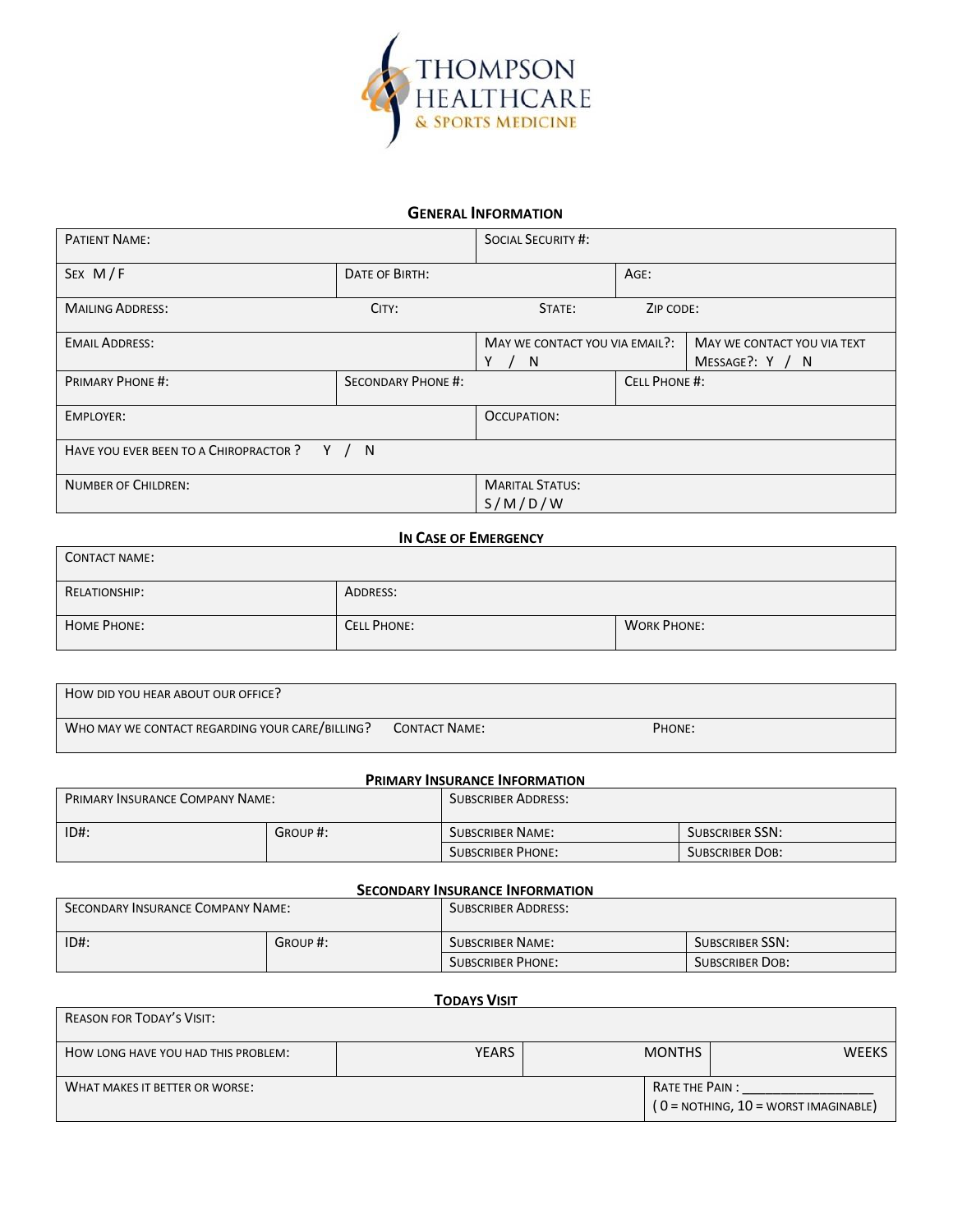ON THE DIAGRAM BELOW, PLEASE INDICATE WHERE YOU ARE EXPERIENCING PAIN RIGHT NOW. PLEASE USE KEY TO THE RIGHT OF THE DIAGRAM TO FURTHER EXPLAIN WHAT TYPE OF SENSATIONS YOU ARE EXPERIENCING IN EACH AREA.



| ARE YOU A: (PLEASE CIRCLE ONE)<br><b>CURRENT SMOKER</b>         | <b>FORMER SMOKER</b>             | NEVER SMOKED<br><b>PIPE SMOKER</b> | <b>CIGAR SMOKER</b>   |
|-----------------------------------------------------------------|----------------------------------|------------------------------------|-----------------------|
| IF YES, HOW MUCH DID YOU SMOKE? 3 CIGARETTES OR LESS PER DAY    | $\frac{1}{2}$ A pack per DAY     | MORE THAN A PACK PER DAY           | <b>VAPE SMOKERS+-</b> |
| DO YOU DRINK ALCOHOL? (PLEASE CIRCLE ONE)                       | <b>YES</b><br>NO.                |                                    |                       |
| IF YES, HOW FREQUENTLY?<br><b>SOCIALLY ONLY</b>                 | SEVERAL TIMES PER WEEK           | EVERYDAY                           |                       |
| DO YOU OR HAVE YOU EVER USED ILLICIT DRUGS? (PLEASE CIRCLE ONE) | <b>YES</b>                       | NO.                                |                       |
| IV DRUGS<br><b>PILLS</b><br>IF YES, WHAT KIND?                  | <b>OTHER</b><br>MARIJUANA        |                                    |                       |
| ARE YOU CURRENTLY PARTICIPATING IN SPORTS? (PLEASE CIRCLE ONE)  | <b>YES</b>                       | NO.                                |                       |
| IF YES, WHAT SPORT?<br><b>GOLF</b><br><b>TENNIS</b>             | <b>SOCCER</b><br><b>FOOTBALL</b> | <b>BASEBALL</b><br>BASKETBALL      | <b>OTHER</b>          |

| PLEASE CIRCLE ANY OF THE FOLLOWING SYMPTOMS THAT YOU'VE EXPERIENCED RECENTLY: |                             |                         |                              |
|-------------------------------------------------------------------------------|-----------------------------|-------------------------|------------------------------|
| <b>CONSTITUTIONAL:</b>                                                        | <b>FEVER</b>                | <b>NIGHT SWEATS</b>     | <b>WEIGHT LOSS</b>           |
| EYES:                                                                         | <b>RED EYES</b>             | <b>BLURRED VISION</b>   | <b>VISION LOSS</b>           |
| EARS / NOSE / MOUTH:                                                          | <b>NOSE BLEEDS</b>          | <b>SORE THROAT</b>      | <b>HEARING LOSS</b>          |
| <b>CARDIOVASCULAR:</b>                                                        | <b>CHEST PAINS</b>          | <b>PALPITATIONS</b>     | <b>LEG SWELLING</b>          |
| <b>RESPIRATORY:</b>                                                           | <b>SHORTNESS OF BREATH</b>  | <b>CHRONIC COUGH</b>    | <b>WHEEZING</b>              |
| <b>GASTROINTESTINAL:</b>                                                      | <b>NAUSEA</b>               | <b>VOMITING</b>         | <b>DIARRHEA</b>              |
| <b>GENITOURINARY:</b>                                                         | <b>BURNING W/ URINATION</b> | <b>BLOOD IN URINE</b>   | <b>URINARY INCONSISTENCY</b> |
| SKIN:                                                                         | RASH                        | <b>HIVES</b>            | <b>SKIN INFECTION</b>        |
| <b>NEUROLOGICAL:</b>                                                          | <b>HEADACHE</b>             | <b>TREMOR</b>           | <b>SEIZURES</b>              |
| <b>PSYCHIATRIC:</b>                                                           | DEPRESSION                  | <b>PANIC ATTACKS</b>    | <b>SUICIDAL IDEATION</b>     |
| <b>ENDOCRINE:</b>                                                             | <b>EXCESSIVE THIRST</b>     | <b>COLD INTOLERANCE</b> | <b>EXCESSIVE SWEATING</b>    |
| <b>HEMATOLOGICAL:</b>                                                         | <b>EASY BRUISING</b>        | <b>SWOLLEN GLANDS</b>   | <b>EASY BLEEDING</b>         |
| ALLERGY / IMMUNE:                                                             | <b>RUNNY NOSE</b>           | <b>SINUS CONGESTION</b> | <b>ITCHY EYES</b>            |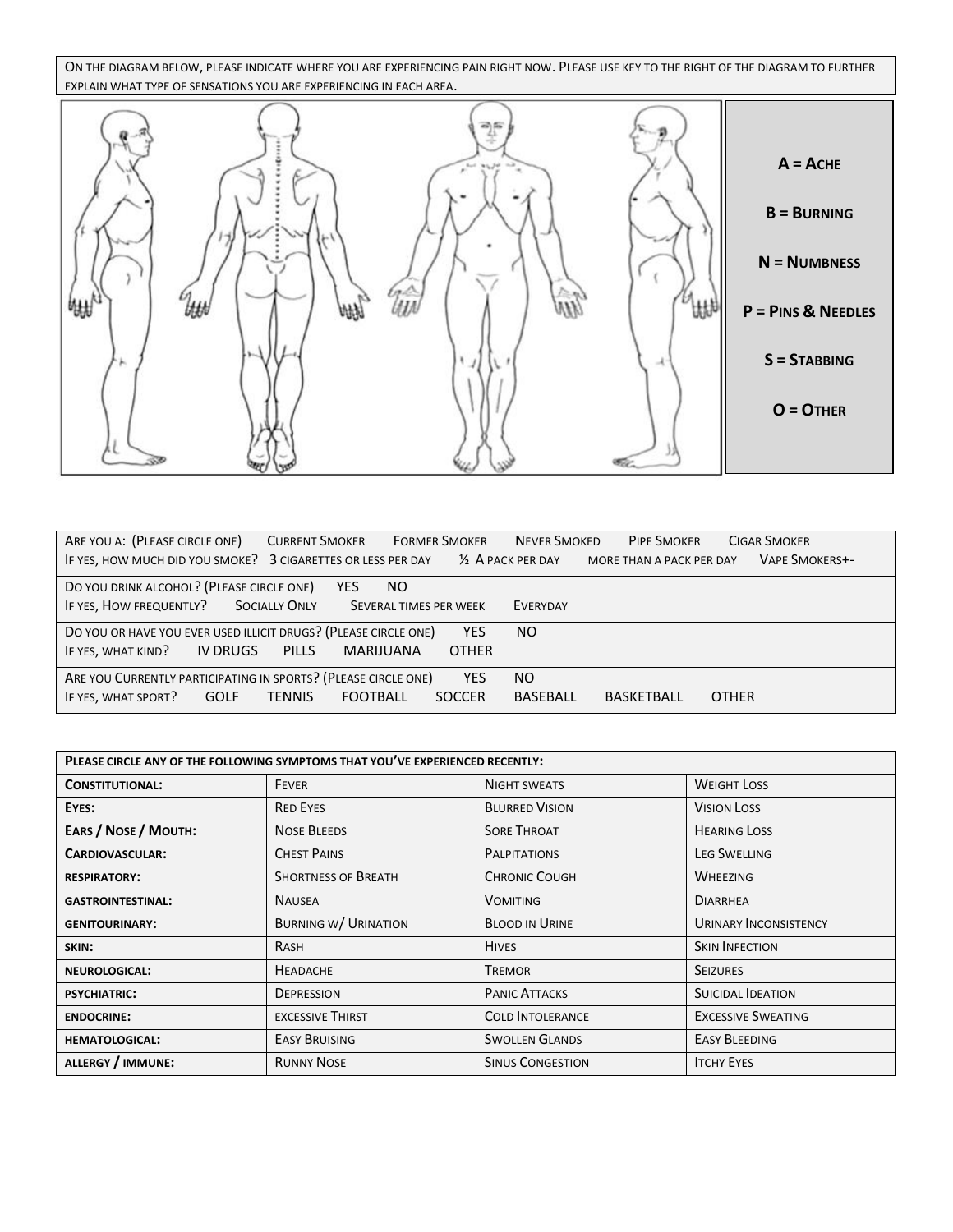#### **PAST MEDICAL HISTORY (PLEASE CIRCLE ONE)**

| <b>HIGH BLOOD PRESSURE</b> | <b>CORONARY ARTERY DISEASE</b>  | <b>VASCULAR DISEASE</b>       | EMPHYSEMA              |
|----------------------------|---------------------------------|-------------------------------|------------------------|
| <b>DIABETES</b>            | <b>CONGESTIVE HEART FAILURE</b> | <b>HEART DISEASE / ATTACK</b> | <b>THYROID DISEASE</b> |
| LYME'S DISEASE             | <b>BLEEDING DISORDER</b>        | <b>SEIZURES</b>               | <b>GASTRIC REFLUX</b>  |
| <b>MULTIPLE SCLEROSIS</b>  | <b>ENLARGED PROSTATE</b>        | <b>HEPATITIS</b>              | LIVER DISEASE          |
| <b>OSTEOARTHRITIS</b>      | <b>RHEUMATOID ARTHRITIS</b>     | <b>STOMACH ULCERS</b>         | <b>KIDNEY DISEASE</b>  |
| <b>ASTHMA</b>              | <b>COPD</b>                     | <b>CANCER</b>                 | <b>SCOLIOSIS</b>       |
| <b>DEPRESSION</b>          | OTHER:                          |                               |                        |

#### **FAMILY HISTORY (PLEASE CIRCLE ONE)**

| <b>BLEEDING DISORDER</b>       | CORONARY ARTERY DISEASE       | <b>HEPATITIS</b> | CANCER                      |
|--------------------------------|-------------------------------|------------------|-----------------------------|
| <b>HEART DISEASE / ATTACKS</b> | <b>SEIZURES</b>               | Lung Disease     | <b>RHEUMATOID ARTHRITIS</b> |
| KIDNEY DISEASE                 | <b>MALIGNANT HYPERTHERMIA</b> | <b>SCOLIOSIS</b> | <b>ASTHMA</b>               |
| OTHER:                         |                               |                  |                             |

#### **SURGICAL HISTORY (PLEASE CIRCLE ONE)**

| <b>SURGERY</b>                                  | <b>DATE</b> | <b>SURGERY</b>                             | <b>DATE</b> |
|-------------------------------------------------|-------------|--------------------------------------------|-------------|
| <b>KNEE ARTHROSCOPY</b><br>LEFT<br><b>RIGHT</b> |             | <b>SHOULDER ARTHROSCOPY (RIGHT</b><br>LEFT |             |
| <b>SPINE SURGERY</b>                            |             | <b>JOINT REPLACEMENT SURGERY</b>           |             |
| <b>HERNIA REPAIR</b>                            |             | LAPAROTOMY                                 |             |
| <b>EYE SURGERY</b>                              |             | <b>THYROID SURGERY</b>                     |             |
| PERIPHERAL BYPASS SURGERY                       |             | <b>CARDIAC CATHETERIZATION</b>             |             |
| <b>CORONARY ARTERY BYPASS SURGERY</b>           |             | <b>HYSTERECTOMY</b>                        |             |
| <b>PACEMAKER</b>                                |             | <b>DEFIBRILLATOR</b>                       |             |

\_\_\_\_\_\_\_\_\_\_\_\_\_\_\_\_\_\_\_\_\_\_\_\_\_\_\_\_\_\_\_\_\_\_\_\_\_\_\_\_\_\_\_\_\_\_\_\_\_\_\_\_\_\_\_\_\_\_\_\_\_\_\_\_\_\_\_\_\_\_\_\_\_\_\_\_\_\_\_\_\_\_\_\_\_\_\_\_\_\_\_\_\_\_\_\_\_\_

\_\_\_\_\_\_\_\_\_\_\_\_\_\_\_\_\_\_\_\_\_\_\_\_\_\_\_\_\_\_\_\_\_\_\_\_\_\_\_\_\_\_\_\_\_\_\_\_\_\_\_\_\_\_\_\_\_\_\_\_\_\_\_\_\_\_\_\_\_\_\_\_\_\_\_\_\_\_\_\_\_\_\_\_\_\_\_\_\_\_\_\_\_\_\_\_\_\_

\_\_\_\_\_\_\_\_\_\_\_\_\_\_\_\_\_\_\_\_\_\_\_\_\_\_\_\_\_\_\_\_\_\_\_\_\_\_\_\_\_\_\_\_\_\_\_\_\_\_\_\_\_\_\_\_\_\_\_\_\_\_\_\_\_\_\_\_\_\_\_\_\_\_\_\_\_\_\_\_\_\_\_\_\_\_\_\_\_\_\_\_\_\_\_\_\_\_

\_\_\_\_\_\_\_\_\_\_\_\_\_\_\_\_\_\_\_\_\_\_\_\_\_\_\_\_\_\_\_\_\_\_\_\_\_\_\_\_\_\_\_\_\_\_\_\_\_\_\_\_\_\_\_\_\_\_\_\_\_\_\_\_\_\_\_\_\_\_\_\_\_\_\_\_\_\_\_\_\_\_\_\_\_\_\_\_\_\_\_\_\_\_\_\_\_\_

\_\_\_\_\_\_\_\_\_\_\_\_\_\_\_\_\_\_\_\_\_\_\_\_\_\_\_\_\_\_\_\_\_\_\_\_\_\_\_\_\_\_\_\_\_\_\_\_\_\_\_\_\_\_\_\_\_\_\_\_\_\_\_\_\_\_\_\_\_\_\_\_\_\_\_\_\_\_\_\_\_\_\_\_\_\_\_\_\_\_\_\_\_\_\_\_\_\_

\_\_\_\_\_\_\_\_\_\_\_\_\_\_\_\_\_\_\_\_\_\_\_\_\_\_\_\_\_\_\_\_\_\_\_\_\_\_\_\_\_\_\_\_\_\_\_\_\_\_\_\_\_\_\_\_\_\_\_\_\_\_\_\_\_\_\_\_\_\_\_\_\_\_\_\_\_\_\_\_\_\_\_\_\_\_\_\_\_\_\_\_\_\_\_\_\_\_

PLEASE LIST ANY OTHER SURGERY YOU MAY HAVE HAD IN THE PAST NOT PREVIOUSLY MENTIONED: \_\_\_\_\_\_\_\_\_\_\_\_\_\_\_\_\_\_\_\_\_\_\_\_\_

PLEASE LIST ANY MEDICATIONS YOU ARE ON, OR HAVE TAKEN IN THE PAST 6 MONTHS: \_\_\_\_\_\_\_\_\_\_\_\_\_\_\_\_\_\_\_\_\_\_\_\_\_\_\_\_\_\_\_\_\_\_\_\_\_\_

PLEASE LIST ANYTHING YOU MAY HAVE AN ALLERGIC REACTION FROM:

PATIENT SIGNATURE: \_\_\_\_\_\_\_\_\_\_\_\_\_\_\_\_\_\_\_\_\_\_\_\_\_\_\_\_\_\_\_\_\_\_\_\_\_\_\_\_\_\_\_\_\_\_\_\_\_\_\_\_\_\_\_\_\_\_\_\_\_\_\_\_\_ DATE: \_\_\_\_\_\_\_\_\_\_\_\_\_\_\_\_\_ PARENT / GUARDIAN SIGNATURE: \_\_\_\_\_\_\_\_\_\_\_\_\_\_\_\_\_\_\_\_\_\_\_\_\_\_\_\_\_\_\_\_\_\_\_\_\_\_\_\_\_\_\_\_\_\_\_\_\_\_\_\_\_\_\_\_ DATE: \_\_\_\_\_\_\_\_\_\_\_\_\_\_\_\_\_ REVIEWED BY PHYSICIAN: \_\_\_\_\_\_\_\_\_\_\_\_\_\_\_\_\_\_\_\_\_\_\_\_\_\_\_\_\_\_\_\_\_\_\_\_\_\_\_\_\_\_\_\_\_\_\_\_\_\_\_\_\_\_\_\_\_\_\_\_\_ DATE: \_\_\_\_\_\_\_\_\_\_\_\_\_\_\_\_\_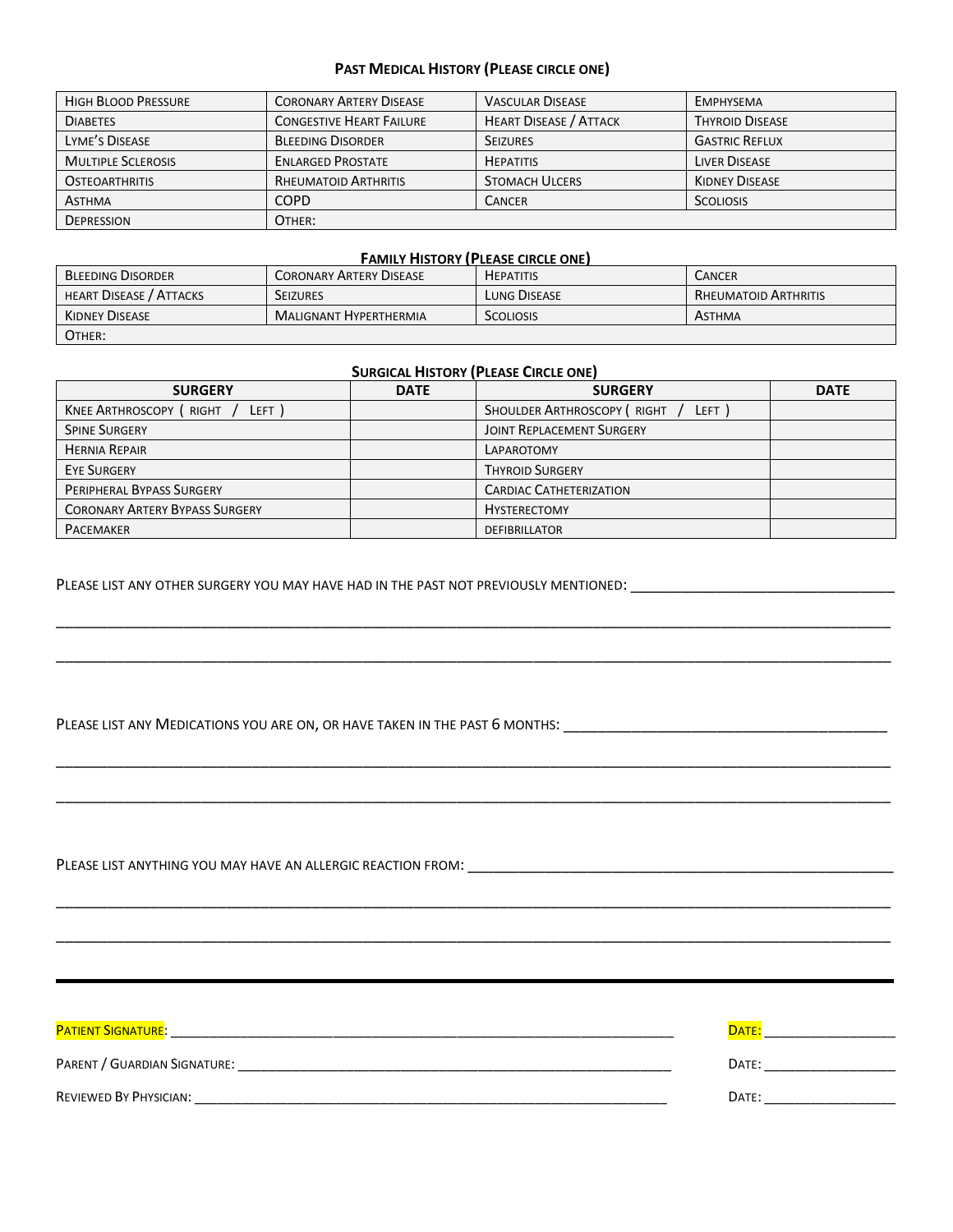

#### **FINANCIAL POLICY AGREEMENT / ASSIGNMENT OF BENEFITS**

THANK YOU FOR CHOOSING THOMPSON HEALTHCARE & SPORTS MEDICINE AS YOUR HEALTHCARE PROVIDER. WE ARE COMMITTED TO PROVIDING EXCELLENT CARE TO ALL OF OUR PATIENTS AND WE WILL ALWAYS DO OUR BEST TO ACHIEVE THIS GOAL.

THOMPSON HEALTHCARE & SPORTS MEDICINE IS A PRIVATE PROFESSIONAL ENTITY, IS **NOT** CONTRACTED WITH **ANY** INSURANCE PLANS OTHER THAN MEDICARE. EVEN THOUGH WE DO NOT PARTICIPATE IN YOUR INSURANCE PLAN'S PROVIDER NETWORK, WE PLEDGE TO HELP YOU UNDERSTAND AND MANAGE THE FINANCIAL ASPECTS ASSOCIATED WITH PROVIDING YOU THE VERY BEST CARE AND ATTENTION YOU DESERVE.

MOST INSURANCE PLANS ALLOW PATIENTS TO SELECT THEIR OWN TREATING PHYSICIAN EVEN IF THE PHYSICIAN THEY PREFER IS NOT IN THEIR INSURANCE PLAN'S NETWORK. TO HELP YOU UNDERSTAND YOUR RESPONSIBILITIES, WE WILL INQUIRE AS TO YOUR PLAN'S OUT-OF-NETWORK BENEFITS, AND EXPLAIN WHAT, IF ANY, FINANCIAL OBLIGATIONS YOU WILL HAVE FOR OUR SERVICES.

OUR INDEPENDENCE IS A HALLMARK TRAIT OF OUR PRACTICE. AS AN OUT-OF-NETWORK PROVIDER, THE COURSE OF TREATMENT WE PROVIDE WILL NOT BE LIMITED TO WHAT AN INSURANCE PLAN REPRESENTATIVE WILL APPROVE, BUT WILL INSTEAD BE BASED SOLELY UPON THE STATE-OF-THE-ART CARE THAT YOUR PHYSICIAN RECOMMENDS.

ALL CHARGES WILL BE SUBMITTED TO YOUR INSURANCE CARRIER ON YOUR BEHALF AS AN OUT-OF-NETWORK-PROVIDER. YOU MAY BE RESPONSIBLE FOR YOUR DEDUCTIBLE AND CO-INSURANCE ON ALLOWED PAYMENTS UP TO YOUR OUT-OF-POCKET MAXIMUM ACCORDING TO YOUR OUT-OF-NETWORK INSURANCE POLICY. IN A FEW CASES, HOWEVER, A PARTICULAR PLAN MAY NOT PROVIDE REASONABLE AND CUSTOMARY PAYMENT, IN WHICH CASE YOU MAY BE RESPONSIBLE FOR SOME OF THE DIFFERENCE BETWEEN WHAT IS BILLED AND WHAT YOUR INSURANCE PLAN ALLOWS FOR PAYMENT.

IN ADDITION, YOUR INSURANCE COMPANY MAY SEND PAYMENT FOR OUR SERVICES DIRECTLY TO YOU. YOU AGREE TO RELINQUISH ALL PAYMENTS THAT YOU RECEIVE FROM YOUR INSURANCE COMPANY FOR OUR SERVICES TO THOMPSON HEALTHCARE & SPORTS MEDICINE. FAILURE TO DO SO WILL RESULT IN LEGAL ACTION.

BY SIGNING BELOW, YOU ATTEST THAT YOU COMPLETELY UNDERSTAND AND AGREE WITH OUR FINANCIAL POLICY AS DESCRIBED ABOVE FOR THE SERVICES PROVIDED BY THOMPSON HEALTHCARE & SPORTS MEDICINE AND ITS PROFESSIONALS.

#### **ASSIGNMENT OF BENEFITS**

#### PATIENT NAME : \_\_\_\_\_\_\_\_\_\_\_\_\_\_\_\_\_\_\_\_\_\_\_\_\_\_\_\_\_\_\_\_\_\_\_\_\_\_\_\_\_\_\_\_\_\_\_\_\_\_\_\_\_\_\_\_\_\_\_\_\_\_\_\_\_\_\_\_\_\_\_ DATE: \_\_\_\_\_\_\_\_\_\_\_\_

I IRREVOCABLY ASSIGN THOMPSON HEALTHCARE AND SPORTS MEDICINE ALL MY RIGHTS AND BENEFITS UNDER ANY INSURANCE CONTRACTS FOR PAYMENT FOR SERVICES RENDERED TO ME BY THOMPSON HEALTHCARE AND SPORTS MEDICINE. I IRREVOCABLY AUTHORIZE ALL INFORMATION REGARDING MY BENEFITS UNDER ANY INSURANCE POLICY RELATING TO ANY CLAIMS BY THOMPSON HEALTHCARE AND SPORTS MEDICINE TO BE RELEASED TO THOMPSON HEALTHCARE AND SPORTS MEDICINE. I IRREVOCABLY AUTHORIZE THOMPSON HEALTHCARE AND SPORTS MEDICINE TO FILE INSURANCE CLAIMS ON BEHALF FOR SERVICES RENDERED TO ME. I IRREVOCABLY DIRECT THAT ALL SUCH PAYMENTS TO GO DIRECTLY TO THOMPSON HEALTHCARE AND SPORTS MEDICINE. I IRREVOCABLY AUTHORIZE THOMPSON HEALTHCARE AND SPORTS MEDICINE TO ACT ON MY BEHALF AND REPORT ANY SUSPECTED VIOLATION OF PROPER CLAIMS PRACTICES TO THE PROPER REGULATORY AUTHORITIES. THIS ASSIGNMENT OF BENEFITS HAS BEEN EXPLAINED TO MY FULL SATISFACTION, AND I UNDERSTAND ITS NATURE AND EFFECT.

 ${\sf x}$  , and the contract of the contract of the contract of the contract of the contract of the contract of the contract of  ${\sf x}$ 

**PATIENT SIGNATURE**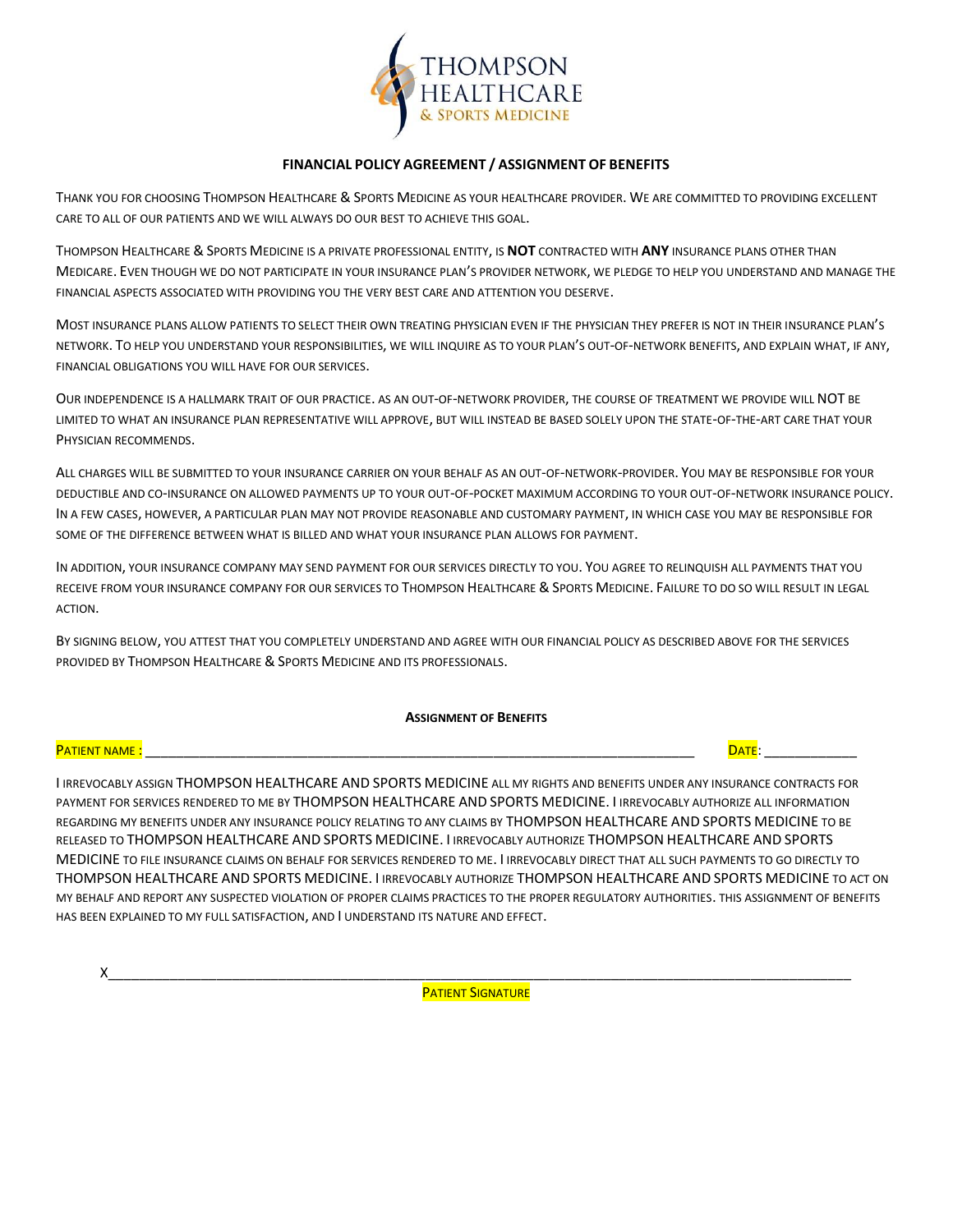

# WOULD YOU LIKE MORE INFORMATION ON:

| <b>ACUPUNCTURE</b>               |
|----------------------------------|
| <b>ALLERGY TREATMENTS</b>        |
| SPA SERVICES (MASSAGE & FACIALS) |
| <b>MEDICAL PAIN MANAGEMENT</b>   |
| PHYSICAL THERAPY                 |
| <b>SPORTS INJURIES</b>           |
| $O$ THER:                        |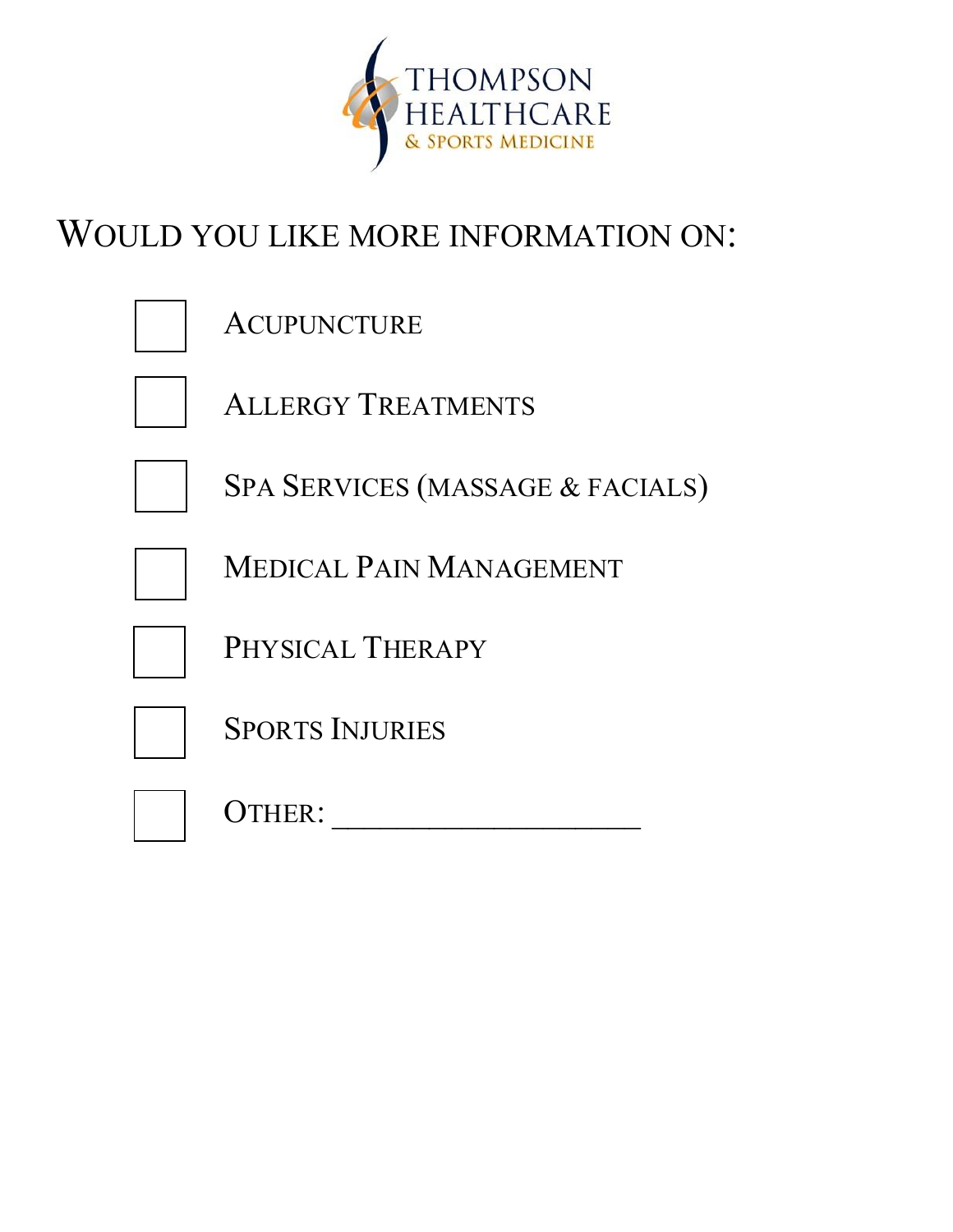## **NOTICE OF PRIVACY PRACTICES**

THOMPSON HEALTHCARE & SPORTS MEDICINE 424 S. MAIN ST. FORKED RIVER, NJ 08731 (609) 971-3500

THIS NOTICE DESCRIBES HOW INFORMATION ABOUT YOU MAY BE USED AND DISCLOSED AND HOW YOU CAN GET ACCESS TO THIS INFORMATION. PLEASE REVIEW IT CAREFULLY.

## **YOUR RIGHTS**

WHEN IT COMES TO YOUR HEALTH INFORMATION, YOU HAVE CERTAIN RIGHTS. THIS SECTION EXPLAINS YOUR RIGHTS AND SOME OF OUR RESPONSIBILITIES TO HELP YOU.

#### **GET AN ELECTRONIC OR PAPER COPY OF YOUR MEDICAL RECORD:**

YOU CAN ASK TO SEE OR GET AN ELECTRONIC OR PAPER COPY OF YOUR MEDICAL RECORD AND OTHER HEALTH INFORMATION WE HAVE ABOUT YOU. ASK US HOW TO DO THIS. WE WILL PROVIDE A COPY OR A SUMMARY OF YOUR HEALTH INFORMATION, USUALLY WITHIN 30 DAYS OF YOUR REQUEST. WE MAY CHARGE A REASONABLE, COST-BASED FEE.

#### **ASK US TO CORRECT YOUR MEDICAL RECORD:**

YOU CAN ASK US TO CORRECT HEALTH INFORMATION ABOUT YOU THAT YOU THINK IS INCORRECT OR INCOMPLETE. ASK US HOW TO DO THIS. WE MAY SAY "NO" TO YOUR REQUEST, BUT WE'LL TELL YOU WHY IN WRITING WITHIN 60 DAYS.

#### **REQUEST CONFIDENTIAL COMMUNICATIONS:**

YOU CAN ASK US TO CONTACT YOU IN A SPECIFIC WAY (FOR EXAMPLE, HOME OR OFFICE PHONE) OR TO SEND MAIL TO A DIFFERENT ADDRESS. WE WILL SAY "YES" TO ALL REASONABLE REQUESTS.

#### **ASK US TO LIMIT WHAT WE USE OR SHARE:**

YOU CAN ASK US NOT TO USE OR SHARE CERTAIN HEALTH INFORMATION FOR TREATMENT, PAYMENT, OR OUR OPERATIONS. WE ARE NOT REQUIRED TO AGREE TO YOUR REQUEST, AND WE MAY SAY "NO"IF IT WOULD AFFECT YOUR CARE. IF YOU PAY FOR SERVICE OR HEALTH CARE ITEM OUT-OF-PACKET IN FULL, YOU CAN ASK US NOT TO SHARE THAT INFORMATION FOR THE PURPOSE OF PAYMENT OR OUR OPERATIONS WITH YOUR HEALTH INSURER. WE WILL SAY "YES" UNLESS A LAW REQUIRES US TO SHARE THAT INFORMATION.

#### **GET A LIST OF THOSE WITH WHOM WE'VE SHARED INFORMATION:**

YOU CAN ASK FOR A LIST (ACCOUNTING) OF THE TIMES WE'VE SHARED YOUR HEALTH INFORMATION FOR SIX YEARS PRIOR TO THE DATE YOU ASK, WHO WE SHARED IT WITH AND WHY. WE WILL INCLUDE ALL THE DISCLOSURES EXCEPT FOR THOSE ABOUT TREATMENT, PAYMENT, AND HEALTH CARE OPERATIONS, AND CERTAIN OTHER DISCLOSURES (SUCH AS ANY YOU ASKED US TO MAKE). WE'LL PROVIDE ONE ACCOUNTING A YEAR FOR FREE BUT WILL CHARGE A REASONABLE, COST-BASED FEE IF YOU ASK FOR ANOTHER ONE WITHIN 12 MONTHS.

#### **GET A COPY OF THIS PRIVACY NOTICE:**

YOU CAN ASK FOR A PAPER COPY OF THIS NOTICE AT ANY TIME, EVEN IF YOU HAVE AGREED TO RECEIVE THE NOTICE ELECTRONICALLY, WE WILL PROVIDE YOU WITH A PAPER COPY PROMPTLY.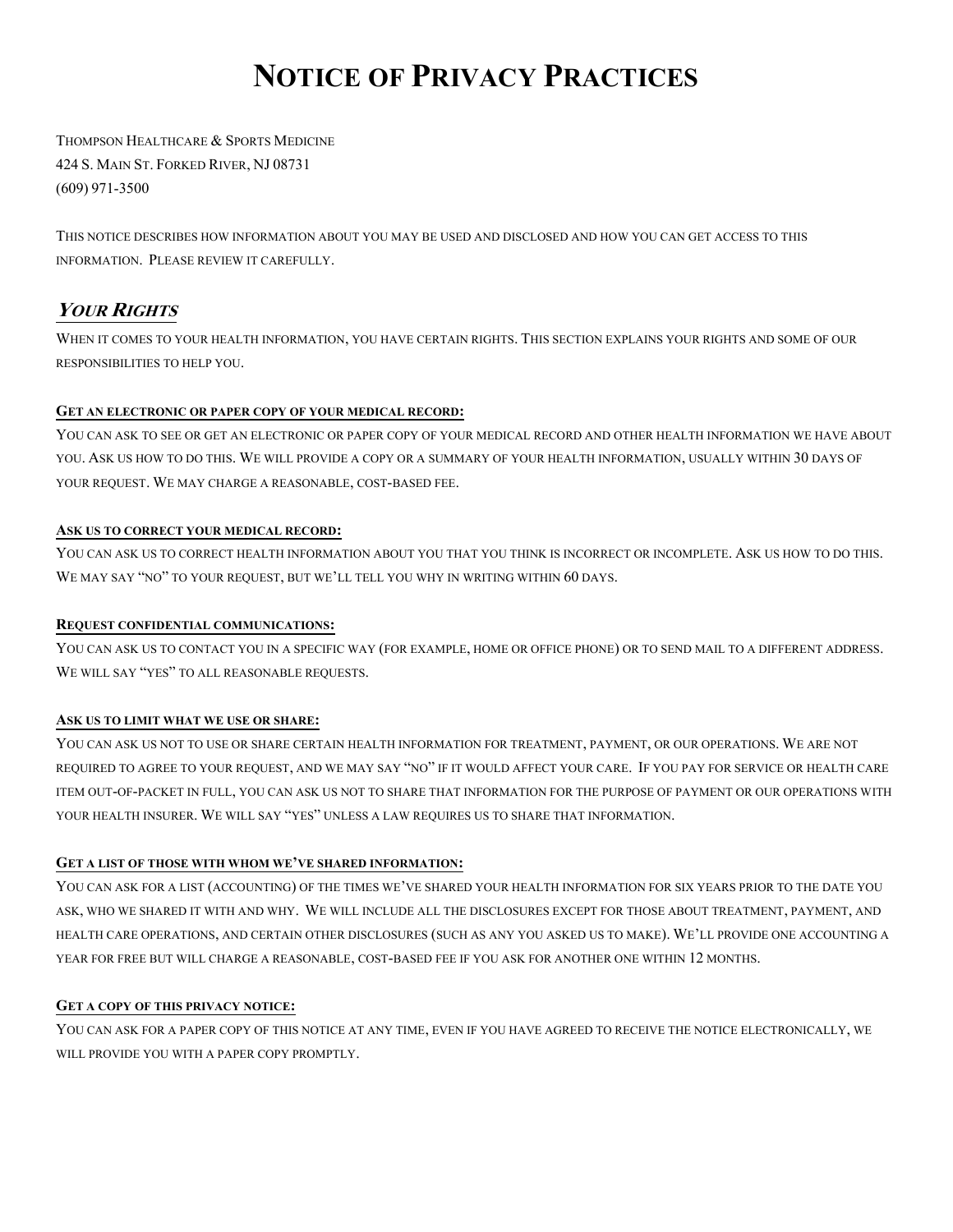#### **CHOOSE SOMEONE TO ACT FOR YOU:**

IF YOU HAVE GIVEN SOMEONE MEDICAL POWER OF ATTORNEY OR IF SOMEONE IS YOUR LEGAL GUARDIAN, THAT PERSON CAN EXERCISE YOUR RIGHTS AND MAKE CHOICES ABOUT YOUR HEALTH INFORMATION. WE WILL MAKE SURE THE PERSON HAS THIS AUTHORITY AND CAN ACT FOR YOU BEFORE WE TAKE ANY ACTION.

#### **FILE A COMPLAINT IF YOU FEEL YOUR RIGHTS ARE VIOLATED:**

YOU CAN COMPLAIN IF YOU FEEL WE HAVE VIOLATED YOUR RIGHTS BY CONTACTING US. YOU CAN FILE A COMPLAINT WITH THE U.S. DEPARTMENT OF HEALTH AND HUMAN SERVICES OFFICE FOR CIVIL RIGHTS BY SENDING A LETTER TO 200 INDEPENDENCE AVENUE, S.W., WASHINGTON, D.C. 20201, CALLING 1-877-696-6775, OR VISITING WWW.HHS.GOVE/OCR/PRIVACY/HIPPA/[COMPLAINTS](http://www.hhs.gove/ocr/privacy/hippa/complaints/)/. WE WILL NOT RETALIATE AGAINST YOU FOR FILING A COMPLAINT.

## **YOUR CHOICES**

FOR CERTAIN HEALTH INFORMATION, YOU CAN TELL US YOUR CHOICES ABOUT WHAT WE SHARE. IF YOU HAVE A CLEAR PREFERENCE FOR HOW WE SHARE YOUR INFORMATION IN THE SITUATIONS DESCRIBED BELOW, TALK TO US. TELL US WHAT YOU WANT US TO DO, AND WE WILL FOLLOW YOUR INSTRUCTIONS.

#### **IN THESE CASES, YOU HAVE BOTH THE RIGHT AND CHOICE TO TELL US TO:**

SHARE INFORMATION WITH YOUR FAMILY, CLOSE FRIENDS, OR OTHERS INVOLVED IN YOUR CARE. SHARE INFORMATION IN A DISASTER RELIEF SITUATION. INCLUDE YOUR INFORMATION IN A HOSPITAL DIRECTORY. CONTACT YOU FOR FUNDRAISING EFFORTS. IF YOU ARE NOT ABLE TO TELL US YOUR PREFERENCE, FOR EXAMPLE IF YOU ARE UNCONSCIOUS, WE MAY GO AHEAD AND SHARE YOUR INFORMATION IF WE BELIEVE IT IS IN YOUR BEST INTEREST. WE MAY ALSO SHARE YOUR INFORMATION WHEN NEEDED TO LESSEN A SERIOUS AND IMMINENT THREAT TO HEALTH OR SAFETY.

#### **IN THESE CASES WE NEVER SHARE YOUR INFORMATION UNLESS YOU GIVE US WRITTEN PERMISSION:**

MARKETING PURPOSES. SALE OF YOUR INFORMATION. MOST SHARING OF PSYCHOTHERAPY NOTES.

#### **IN THE CASE OF FUNDRAISING:**

WE MAY CONTACT YOU FOR FUNDRAISING EFFORTS, BUT YOU CAN TELL US NOT TO CONTACT YOU AGAIN.

## **OUR USES AND DISCLOSURES**

HOW DO WE TYPICALLY USE OR SHARE YOUR HEALTH INFORMATION? WE TYPICALLY USE OR SHARE YOUR HEALTH INFORMATION IN THE FOLLOWING WAYS:

#### **TREAT YOU:**

WE CAN USE YOUR HEALTH INFORMATION AND SHARE IT WITH OTHER PROFESSIONALS WHO ARE TREATING YOU. EXAMPLE: A DOCTOR TREATING YOU FOR AN INJURY ASKS ANOTHER DOCTOR ABOUT YOUR OVERALL HEALTH CONDITION.

#### **RUN OUR ORGANIZATION:**

WE CAN USE AND SHARE YOUR HEALTH INFORMATION TO RUN OUR PRACTICE, IMPROVE YOUR CARE, AND CONTACT YOUR WHEN NECESSARY. EXAMPLE: WE USE HEALTH INFORMATION ABOUT YOU TO MANAGE YOUR TREATMENT AND SERVICES.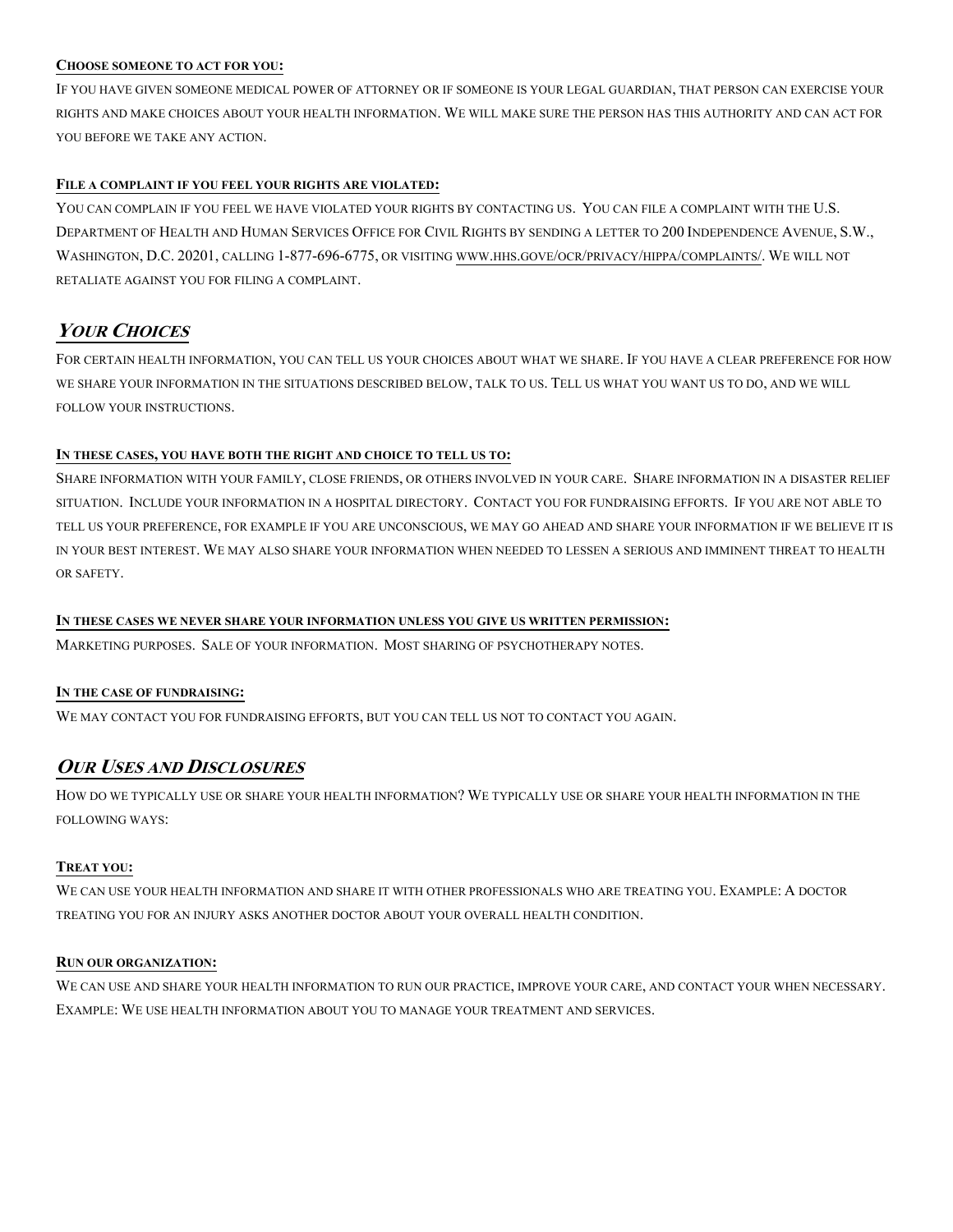#### **BILL FOR YOUR SERVICES:**

WE CAN USE AND SHARE YOUR HEALTH INFORMATION TO BILL AND GET PAYMENT FORM HEALTH PLANS OR OTHER ENTITIES. EXAMPLE: WE GIVE INFORMATION ABOUT YOU TO YOUR HEALTH INSURANCE PLAN SO IT WILL PAY FOR YOUR SERVICES.

**HOW ELSE CAN WE USE OR SHARE YOUR HEALTH INFORMATION?** WE ARE ALLOWED OR REQUIRED TO SHARE YOUR INFORMATION IN OTHER WAYS – USUALLY IN WAYS THAT CONTRIBUTE TO THE PUBLIC GOOD, SUCH AS PUBLIC HEALTH AND RESEARCH. WE HAVE TO MEET MANY CONDITIONS IN THE LAW BEFORE WE CAN SHARE YOUR INFORMATION FOR THESE PURPOSES. FOR MORE INFORMATION SEE: WWW.HHS.GOV/OCR/PRIVACY/HIPAA/[UNDERSTANDING](http://www.hhs.gov/ocr/privacy/hipaa/understanding/consumers/index.html)/CONSUMERS/INDEX.HTML.

#### **HELP WITH PUBLIC HEALTH AND SAFETY ISSUES:**

WE CAN SHARE HEALTH INFORMATION ABOUT YOU FOR CERTAIN SITUATIONS SUCH AS PREVENTING DISEASE, HELPING WITH PRODUCT RECALLS, REPORTING ADVERSE REACTIONS TO MEDICATIONS, REPORTING SUSPECTED ABUSE, NEGLECT, OR DOMESTIC VIOLENCE, PREVENTING OR REDUCING A SERIOUS THREAT TO ANYONE'S HEALTH OR SAFETY.

#### **DO RESEARCH:**

WE CAN USE OR SHARE YOUR INFORMATION FOR HEALTH RESEARCH.

#### **COMPLY WITH THE LAW:**

WE WILL SHARE INFORMATION ABOUT YOU IF STATE OR FEDERAL LAWS REQUIRE IT, INCLUDING WITH THE DEPARTMENT OF HEALTH AND HUMAN SERVICES IF IT WANTS TO SEE THAT WE'RE COMPLYING WITH FEDERAL PRIVACY LAW.

#### **RESPOND TO ORGAN AND TISSUE DONATION REQUESTS:**

WE CAN SHARE HEALTH INFORMATION ABOUT YOU WITH ORGAN PROCUREMENT ORGANIZATIONS.

#### **WORK WITH A MEDICAL EXAMINER OR FUNERAL DIRECTOR:**

WE CAN SHARE HEALTH INFORMATION WITH A CORONER, MEDICAL EXAMINER, OR FUNERAL DIRECTOR WHEN AN INDIVIDUAL DIES.

#### **ADDRESS WORKERS' COMPENSATION, LAW ENFORCEMENT, AND OTHER GOVERNMENT REQUESTS:**

WE CAN USE OR SHARE HEALTH INFORMATION ABOUT YOU FOR WORKER'S COMPENSATION CLAIMS, FOR LAW ENFORCEMENT PURPOSES OR WITH A LAW ENFORCEMENT OFFICIAL, WITH HEALTH OVERSIGHT AGENCIES FOR ACTIVITIES AUTHORIZED BY LAW, FOR SPECIAL GOVERNMENT FUNCTIONS SUCH AS MILITARY, NATIONAL SECURITY, AND PRESIDENTIAL PROTECTIVE SERVICES.

#### **RESPOND TO LAWSUITS AND LEGAL ACTIONS:**

WE CAN SHARE HEATH INFORMATION ABOUT YOU IN RESPONSE TO A COURT OR ADMINISTRATIVE ORDER, OR IN RESPONSE TO A SUBPOENA.

### **OUR RESPONSIBILITIES**

- WE ARE REQUIRED BY LAW TO MAINTAIN TO PRIVACY AND SECURITY OF YOUR PROTECTED HEALTH INFORMATION.
- WE WILL LET YOU KNOW PROMPTLY IF A BREACH OCCURS THAT MAY HAVE COMPROMISED THE PRIVACY OR SECURITY OF YOUR INFORMATION.
- WE MUST FOLLOW THE DUTIES AND PRIVACY PRACTICES DESCRIBED IN THIS NOTICE AND GIVE YOU A COPY OF IT.
- WE WILL NOT USE OR SHARE YOUR INFORMATION OTHER THAN AS DESCRIBED HERE UNLESS YOU TELL US WE CAN IN WRITING. IF YOU TELL US WE CAN, YOU MAY CHANGE YOUR MIND AT ANY TIME. LET US KNOW IN WRITING IF YOU CHANGE YOUR MIND.
- FOR MORE INFORMATION SEE: WWW.HHS.GOV/OCR/PRIVACY/HIPAA/[UNDERSTANDING](http://www.hhs.gov/ocr/privacy/hipaa/understanding/consumers/noticepp.html)/CONSUMERS/NOTICEPP.HTML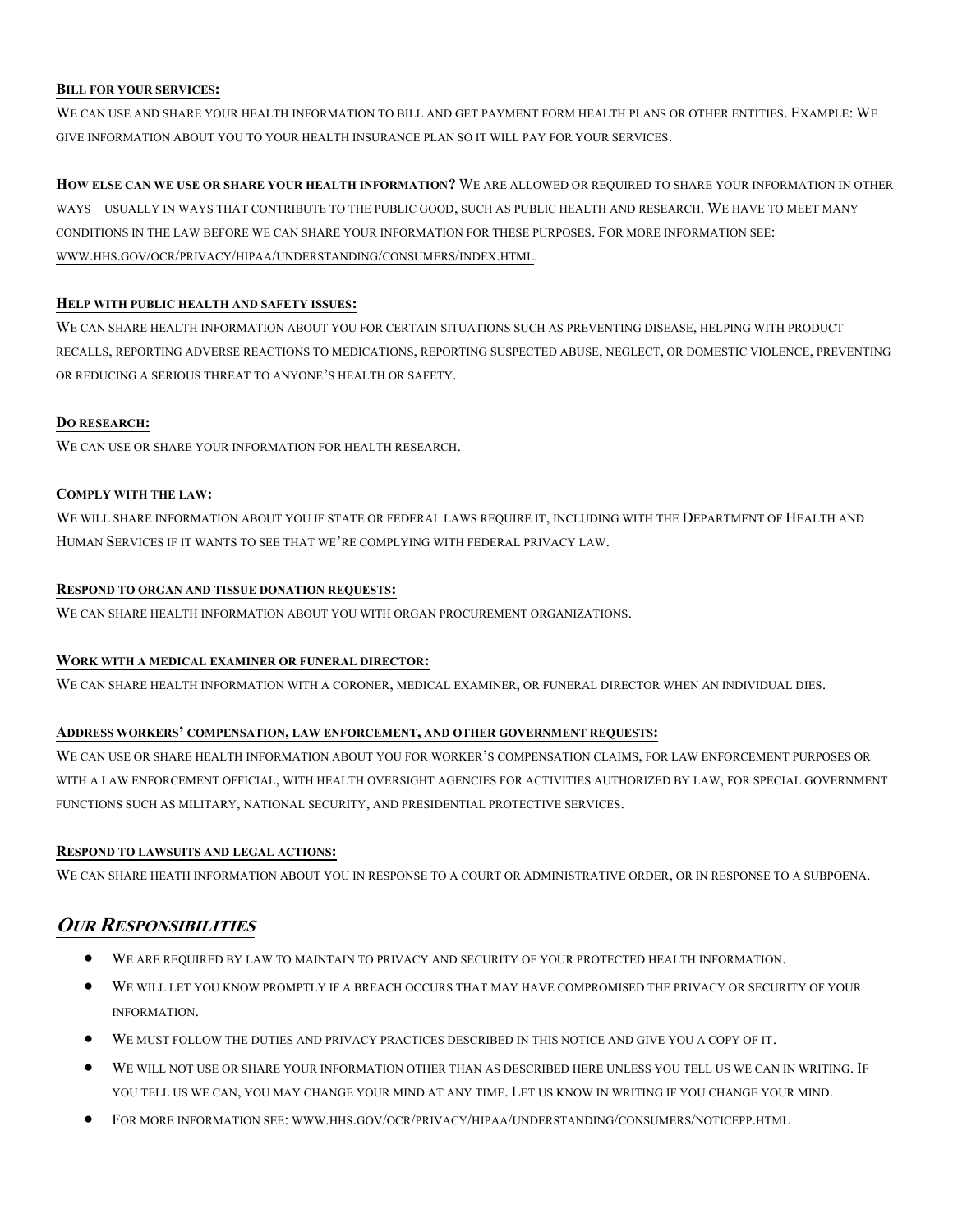#### **CHANGES TO THE TERMS OF THIS NOTICE:**

WE CAN CHANGE THE TERMS OF THIS NOTICE, AND THE CHANGES WILL APPLY TO ALL INFORMATION WE HAVE ABOUT YOU. THE NEW NOTICE WILL BE AVAILABLE UPON REQUEST.

#### **CONTACT PERSON:**

ALL QUESTIONS CONCERNING THIS NOTICE, OR REQUESTS MADE PURSUANT TO IT, SHOULD BE ADDRESSED TO: MEREDITH WENDT (COMPLIANCE OFFICER), EMAIL- MWENDT@THSM.INFO .

#### **PATIENT ACKNOWLEDGMENT:**

\_\_\_\_\_\_\_\_\_\_\_\_\_\_\_\_\_\_\_\_\_\_\_\_\_\_\_\_\_\_\_\_\_

\_\_\_\_\_\_\_\_\_\_\_\_\_\_\_\_\_\_\_\_\_\_\_\_\_\_\_\_\_\_\_\_\_

\_\_\_\_\_\_\_\_\_\_\_\_\_\_\_\_\_\_\_\_\_\_\_\_\_\_\_\_\_\_\_\_\_

\_\_\_\_\_\_\_\_\_\_\_\_\_\_\_\_\_\_\_\_\_\_\_\_\_\_\_\_\_\_\_\_\_

I ACKNOWLEDGE THAT I HAVE REVIEWED THIS OFFICE'S NOTICE OF PRIVACY PRACTICES, ACKNOWLEDGE THAT I MAY REFUSE TO SIGN THIS ACKNOWLEDGMENT IF I WISH, AND AGREE TO THE LIABILITY LIMITATIONS EXPLAINED THEREIN. I HAVE THE RIGHT TO OBTAIN A PAPER COPY OF THIS NOTICE.

PATIENT PRINTED NAME

PATIENT SIGNATURE OR LEGAL REPRESENTATIVE

IF LEGAL REPRESENTATIVE, STATE RELATIONSHIP

**DATE**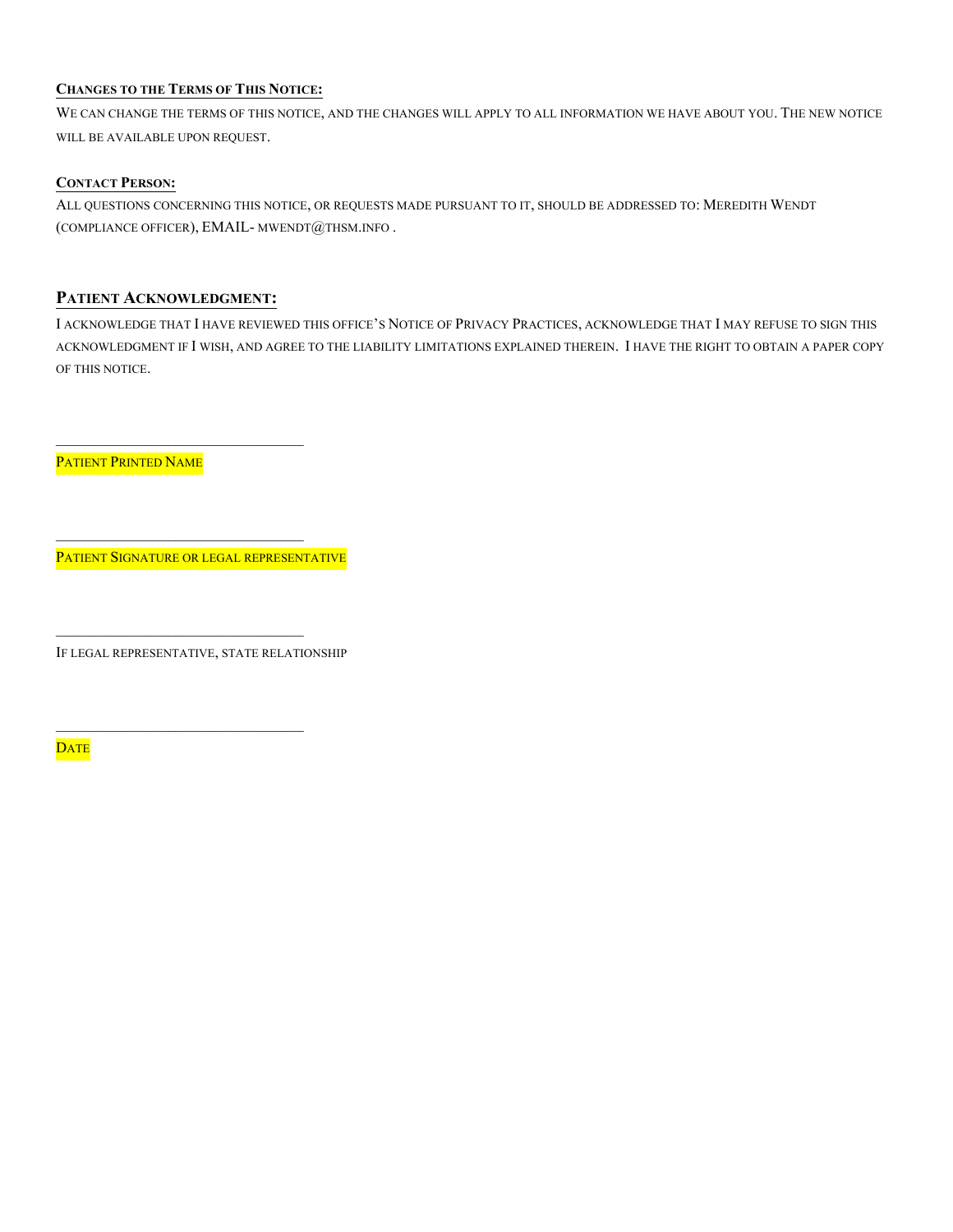## **THOMPSON HEALTHCARE &SPORTS MEDICINE INFORMED CONSENT TO CARE**

YOU ARE THE DECISION MAKER FOR YOUR HEALTH CARE. PART OF OUR ROLE IS TO PROVIDE YOU WITH INFORMATION TO ASSIST YOU IN MAKING INFORMED CHOICES. THIS PROCESS IS OFTEN REFERRED TO AS "INFORMED CONSENT" AND INVOLVES YOUR UNDERSTANDING AND AGREEMENT REGARDING THE CARE WE RECOMMEND, THE BENEFITS AND RISKS ASSOCIATED WITH THE CARE, ALTERNATIVES, AND THE POTENTIAL EFFECT ON YOUR HEALTH IF YOU CHOOSE NOT TO RECEIVE THE CARE.

WE MAY CONDUCT SOME DIAGNOSTIC OR EXAMINATION PROCEDURES IF INDICATED. ANY EXAMINATIONS OR TESTS CONDUCTED WILL BE CAREFULLY PERFORMED BUT MAY BE UNCOMFORTABLE. CHIROPRACTIC CARE CENTRALLY INVOLVES WHAT IS KNOWN AS A CHIROPRACTIC ADJUSTMENT. THERE MAY BE ADDITIONAL SUPPORTIVE PROCEDURES OR RECOMMENDATIONS AS WELL. WHEN PROVIDING AN ADJUSTMENT, WE USE OUR HANDS OR AN INSTRUMENT TO REPOSITION ANATOMICAL STRUCTURES, SUCH AS VERTEBRAE. POTENTIAL BENEFITS OF AN ADJUSTMENT INCLUDE RESTORING NORMAL JOINT MOTION, REDUCING SWELLING AND INFLAMMATION IN A JOINT, REDUCING PAIN IN THE JOINT, AND IMPROVING NEUROLOGICAL FUNCTIONING AND OVERALL WELL-BEING.

IT IS IMPORTANT THAT YOU UNDERSTAND, AS WITH ALL HEALTH CARE APPROACHES, RESULTS ARE NOT GUARANTEED, AND THERE IS NO PROMISE TO CURE. AS WITH ALL TYPES OF HEALTH CARE INTERVENTIONS, THERE ARE SOME RISKS TO CARE, INCLUDING, BUT NOT LIMITED TO: MUSCLE SPASMS, AGGRAVATING AND/OR TEMPORARY INCREASE IN SYMPTOMS, LACK OF IMPROVEMENT OF SYMPTOMS, BURNS AND/OR SCARRING FROM ELECTRICAL STIMULATION AND FROM HOT OR COLD THERAPIES, INCLUDING BUT NOT LIMITED TO HOT PACKS AND ICE, FRACTURES (BROKEN BONES), DISC INJURIES, STROKES, DISLOCATIONS, STRAINS, AND SPRAINS. WITH RESPECT TO STROKES, THERE IS A RARE BUT SERIOUS CONDITION KNOWN AS AN "ARTERIAL DISSECTION" THAT TYPICALLY IS CAUSED BY A TEAR IN THE INNER LAYER OF THE ARTERY THAT MAY CAUSE THE DEVELOPMENT OF A THROMBUS (CLOT) WITH THE POTENTIAL TO LEAD TO A STROKE. THE BEST AVAILABLE SCIENTIFIC EVIDENCE SUPPORTS THE UNDERSTANDING THAT CHIROPRACTIC ADJUSTMENT DOES NOT CAUSE A DISSECTION IN A NORMAL, HEALTHY ARTERY. DISEASE PROCESSES, GENETIC DISORDERS, MEDICATIONS, AND VESSEL ABNORMALITIES MAY CAUSE AN ARTERY TO BE MORE SUSCEPTIBLE TO DISSECTION. STROKES CAUSED BY ARTERIAL DISSECTIONS HAVE BEEN ASSOCIATED WITH OVER 72 EVERYDAY ACTIVITIES SUCH AS SNEEZING, DRIVING, AND PLAYING TENNIS. ARTERIAL DISSECTIONS OCCUR IN 3-4 OF EVERY 100,000 PEOPLE WHETHER THEY ARE RECEIVING HEALTH CARE OR NOT. PATIENTS WHO EXPERIENCE THIS CONDITION OFTEN, BUT NOT ALWAYS, PRESENT TO THEIR MEDICAL DOCTOR OR CHIROPRACTOR WITH NECK PAIN AND HEADACHE. UNFORTUNATELY A PERCENTAGE OF THESE PATIENTS WILL EXPERIENCE A STROKE.

THE REPORTED ASSOCIATION BETWEEN CHIROPRACTIC VISITS AND STROKE IS EXCEEDINGLY RARE AND IS ESTIMATED TO BE RELATED IN ONE IN ONE MILLION TO ONE IN TWO MILLION CERVICAL ADJUSTMENTS. FOR COMPARISON, THE INCIDENCE OF HOSPITAL ADMISSION ATTRIBUTED TO ASPIRIN USE FROM MAJOR GI EVENTS OF THE ENTIRE (UPPER AND LOWER) GI TRACT WAS 1219 EVENTS/ PER ONE MILLION PERSONS/YEAR AND RISK OF DEATH HAS BEEN ESTIMATED AS 104 PER ONE MILLION USERS.